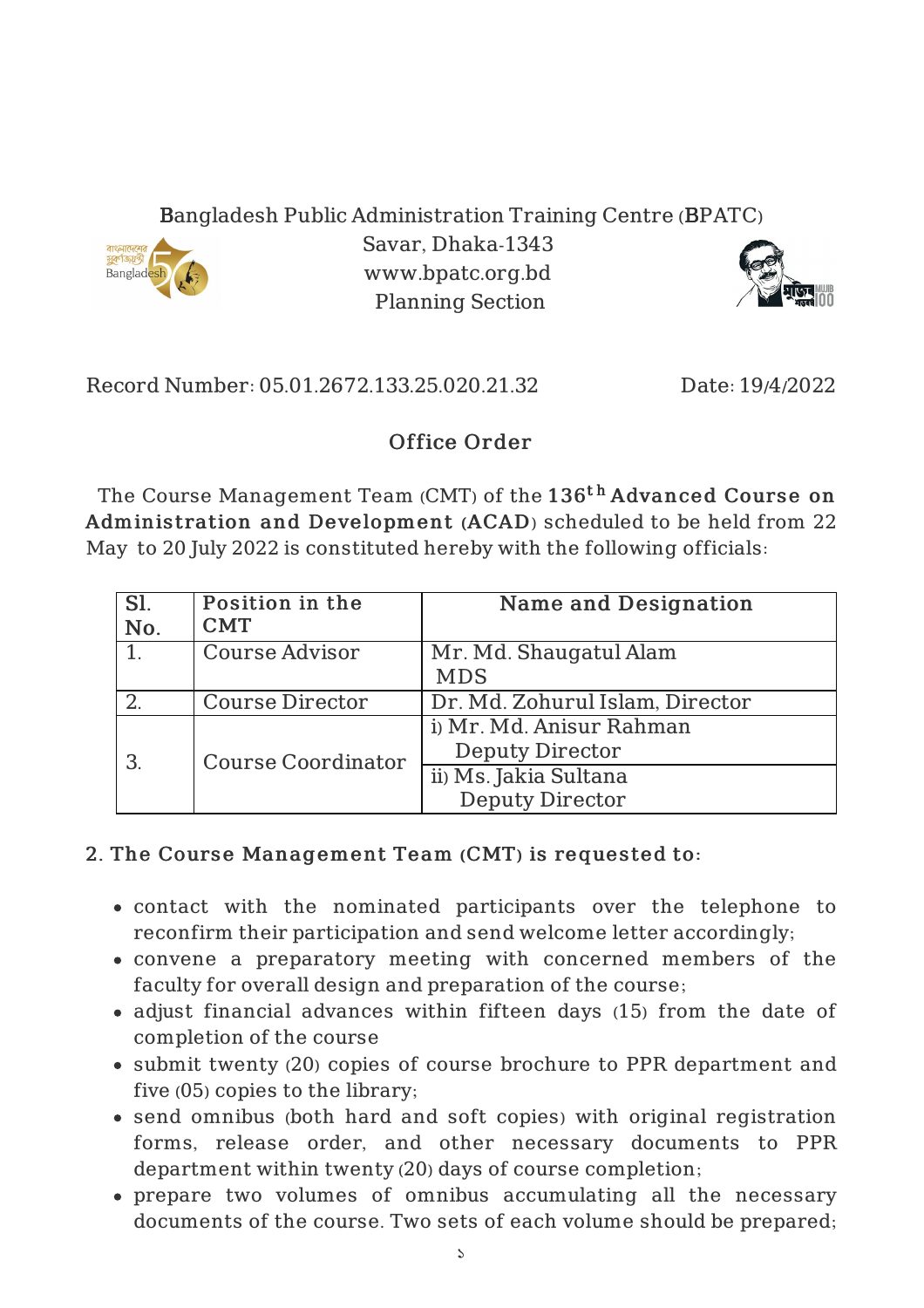one set is to be sent to the PPR department and the other to the library for preservation. Omnibus (two volumes) will consist of all handouts and be arranged module-wise and must bear page number and there will be an index in it. Course name, duration, and course management team are to be mentioned on a separate top page. Moreover, a profile of guest speakers is to be added to a separate page;

- send pen picture of the participants of the course to the Evaluation department within seven (07) working days of completion of the course;
- send a list of the participants to the Ministry of Public Administration (MOPA) and PPR department of BPATC on the first day of the course;
- send a copy of the release order to the Ministry of Public Administration (MOPA) and PPR department of BPATC on the closing day of the course;
- send participants' essential information, documents required for the Foreign Exposure Visit (FEV) during the course;
- send soft copy of relevant papers to the System Analyst and Deputy Director (MIS) to publish on the BPATC's website and to archive in erepository.
- 3. The course should run as per the standard norms of the Centre.
- 4. The order is issued with the prior approval of the competent authority.

30-04-2022 Hasan Murtaza Masum Director (PPR) Phone: 02224446607 Fax: 02224445029 Email: ppr.bpatc@gmail.com

Record Number: 05.01.2672.133.25.020.21.32/1(92) Date: 19/4/2022 Copy for kind information and necessary action (not as per seniority): 1) Faculty (All), BPATC, Savar, Dhaka 2) All Members (CMT), 136th Advanced Course on Administration and Development (ACAD), BPATC, Savar, Dhaka 3) P. S. to Rector, BPATC, Savar, Dhaka (for kind information of the Rector)

২